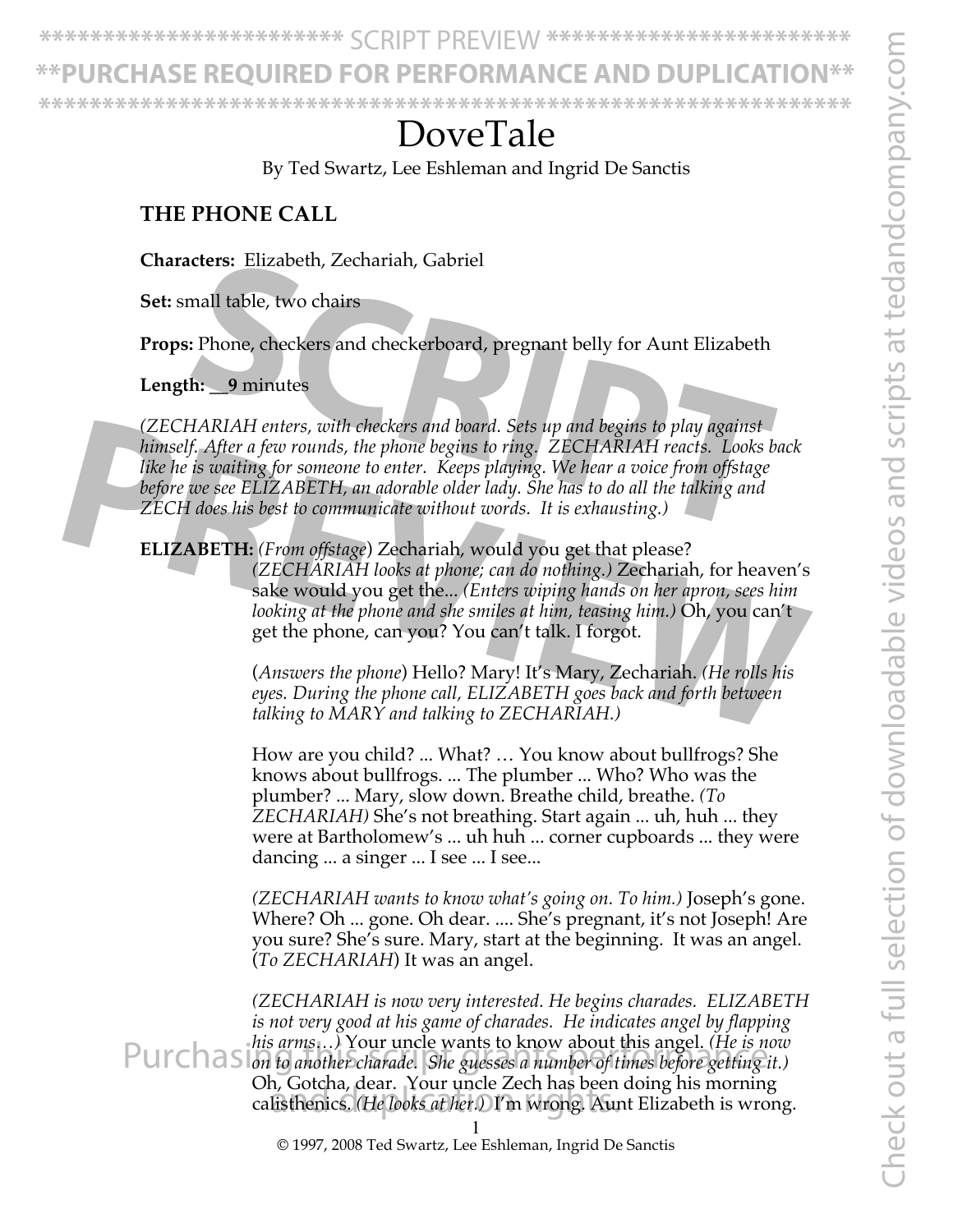**\*\*\*\*\*\*\*\*\*\*\*\*\*\*\*\*\*\*\*\*\*\*\*\*** SCRIPT PREVIEW **\*\*\*\*\*\*\*\*\*\*\*\*\*\*\*\*\*\*\*\*\*\*\*\***

# **JRCHASE REQUIRED FOR PERFORMANCE AND DUPLICATI**

*(ZECHARIAH climbs on his chair and this takes a while.)* What are you doing, dear? You are scaring me to death. You are tall as a skyscraper. *(He points. ELIZABETH talks to MARY.)* Was the angel tall, dear? (*To ZECHARIAH*) Yes, it was tall. **\*\*\*\*\*\*\*\*\*\*\*\*\*\*\*\*\*\*\*\*\*\*\*\*\*\*\*\*\*\*\*\*\*\*\*\*\*\*\*\*\*\*\*\*\*\*\*\*\*\*\*\*\*\*\*\*\*\*\*\*\*\*\*\***

> *(ZECHARIAH climbs down ands starts to motion with his hand. ELIZABETH guesses)* Did the angel have hand puppets? (*To ZECHARIAH*) No puppets. *(She tries again. Very confident now.)* I got you, dear. Mary, did the angel have bad breath? *(He looks at her, then tries again.)* Did the angel talk a lot? Yes, Mary says the angel talked up a blue streak.

*(ZECHARIAH starts to make gestures with his hair.)* Okay, dear. I got you. Mary, did the angel have things coming out of his hair. Did the angel have dandruff? *(He alerts her again)* Okay, okay, dear. I'll try again. But look … Your hair is such a mess. *(He reacts with a big smile)* Okay, I gotcha. *(To MARY)* Mary, did the angel have bad hair? *(To ZECHARIAH)* He wore too much gel. *ZECHARIAH*) No puppets. *(She tries again. Very confident now.)*<br>got you, dear. Mary, did the angel have bad breath? *(He looks at iften tries again.)* Did the angel talk a lot? Yes, Mary says the ang<br>talked up a blue str

*(They look at each other with the realization.)* Mary, dear, we think it's a good idea to listen to this particular angel. *(Another expression from ZECHARIAH)* And don't get him upset. *(He nods vigorously.)*  Tell her, Zechariah … oh, that's right. (*To MARY*) Dear, Zechariah can't talk right now—he's become such a good listener. Mary, now this angel, he said what ... Oh, I see ... a baby. Oiy!!! try again. But look ... Your hair is such a mess. (*He reacts with a big smile*) Okay, I gotcha. (*To MARY*) Mary, did the angel have bad hair? (*To ZECHARIAH)* He wore too much gel.<br>(*They look at each other with the re* 

*(The baby jumps. A hand to her stomach.)* Mary. Mary. Who do you think sent that angel?

*(ZECHARIAH taps at her.)* Hang on, dear; Uncle Zack's trying to tell me something... *(He starts with charades again. And she guesses, again and again.)* Your uncle has been learning the monkey dance. No, that not it. The hokey pokey. I'm wrong. Aunt Elizabeth is wrong. *(ZECHARIAH tries again to indicate something.)* Oh, that's a good idea. I gotcha, dear. *(Into the phone)* Mary dear, why don't you come here for a little while? No it's no trouble. Pack your bags and come down and see us. Love ya, girl.

*(She hangs up the phone and as she leaves, Elizabeth pats her belly and thinks of her baby.)* I hope he's a quiet boy. You've become such a good listener, Zech. I might just send up a little prayer that you never get your voice back.

*(ZECHARIAH gets up and follows her out.)*